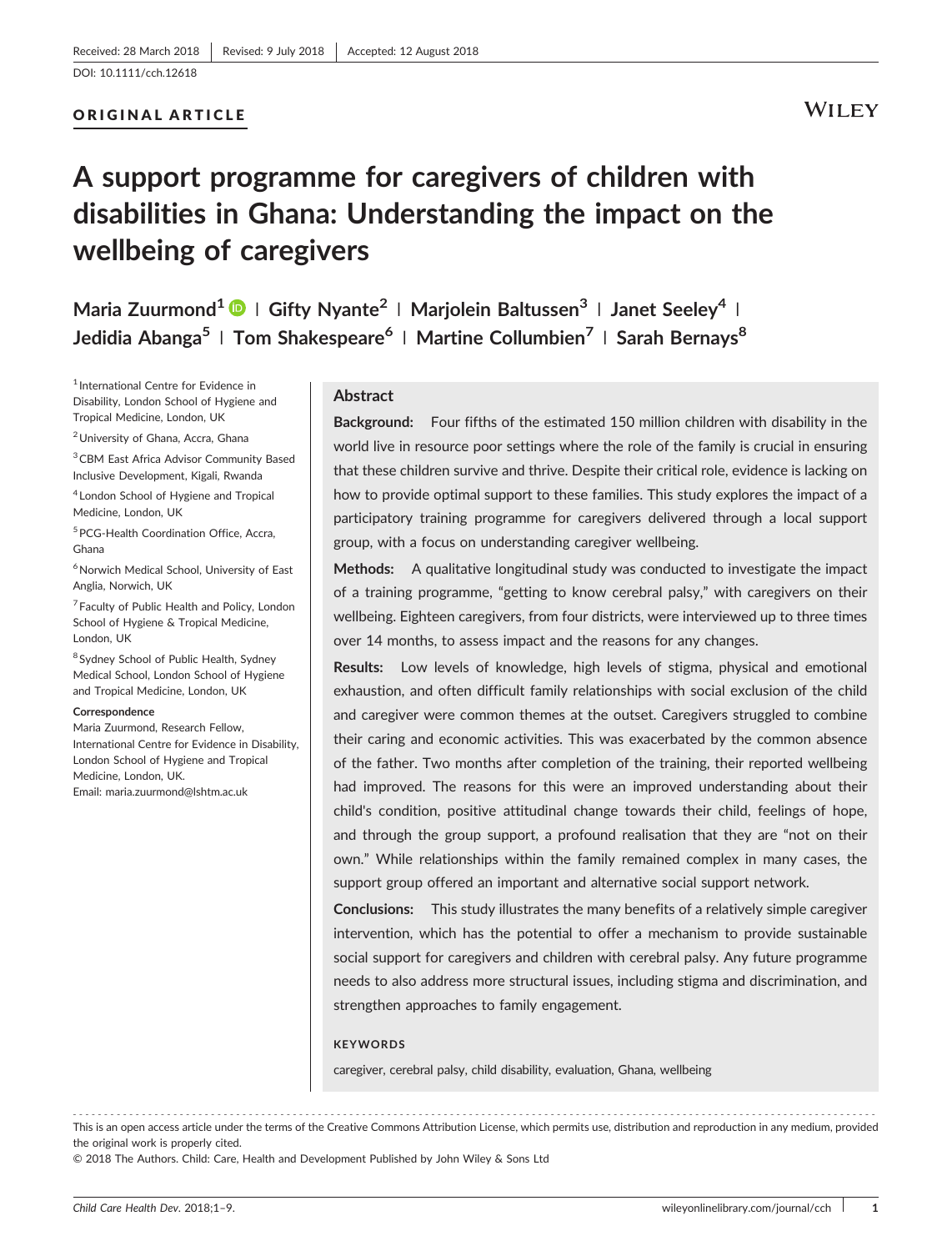# **1** | **BACKGROUND**

Globally, the most common cause of childhood physical impairment is cerebral palsy (Donald et al., 2014), estimated at 2 to 2.5/1,000 live births globally. Children with cerebral palsy may have complex care needs, due to sensory, intellectual and communication impairments, and possibly epilepsy, in addition to impaired motor function. And yet basic services available for them in low and middle income settings (LMICs) are frequently weak or absent (Donald et al., 2015). The new global child health agenda shifts the debate from survival to thriving, thus underlining the need to support both child and family (Colver, Fairhurst, & Pharoah, 2013; den Besten, Cornielje, Cornielje, & Botwey, 2016; Rosenbaum, 2011; Yousafzai, Lynch, & Gladstone, 2014).

Research in LMICs highlight that caregivers of children with disabilities frequently experience a range of difficulties: high levels of stress, anxiety, depression, and physical exhaustion, stigma, and discrimination often shaped by traditional beliefs and poverty (Bunning, Gona, Newton, & Hartley, 2017; Dambi, Jelsma, & Mlambo, 2015; Gona, Mung'ala‐Odera, Newton, & Hartley, 2011; Nakamanya, Siu, Lassman, Seeley, & Tann, 2014; Sandy, Kgole, & Mavundla, 2013; Tilahun et al., 2016). These can result in poorer caregiver quality of life, compared to caregivers of non‐disabled children (Dambi, Chivambo, Chiwaridzo, & Matare, 2015; Zuurmond, Mahmud, Polack, & Evans, 2015), as well having a negative impact on parenting (Barnett, Clements, Kaplan‐Estrin, & Fialka, 2003).

Despite high levels of need, there is a paucity of evidence on the efficacy of interventions for families of children with disability in LMICs (Donald et al., 2015; Donald, Samia, Kakooza‐Mwesige, & Bearden, 2014; Yousafzai et al., 2014). Parent focussed interventions have shown some positive benefits, some of which have been mediated through support groups, but these studies have largely been in high income settings (Masulani‐Mwale, Mathanga, Kauye, & Gladstone, 2018). Fewer studies in LMICs exist but have described some positive outcomes of training parent groups (Adams et al., 2011; McConachie et al., 2000; McConkey, Mariga, Braadland, & Mphole, 2000). With a view to strengthen future interventions, this study explores the impact of a community‐based parent support group training in Ghana, with a focus on understanding improvements in caregiver "quality of life" and "wellbeing." These two terms are often used interchangeably (Camfield, Crivello, & Woodhead, 2009; Camfield & Skevington, 2008). Early theories on quality of life and wellbeing focussed on individual achievement of happiness and satisfaction (Andrews & Withey, 1976; Bowling, 1999, 2014) or on an individual's capability to pursue their goals (Deneulin & McGregor, 2010; Sen, 1993). The importance of social relationships and understanding of the collective character of human wellbeing came later (Deneulin & McGregor, 2010; Ruta, Camfield, & Donaldson, 2007), and our study draws upon this theoretical perspective.

For a holistic, relational, and contextual understanding of people's lives, we adopt a longitudinal qualitative design, drawing upon the socioecological model (Centers for Disease Control, 2015), to study the interplay of various factors at different levels of a social system (family, support group, and community) affecting changes in the caregiver.

#### **Key messages**

- Cerebral palsy is the most common cause of childhood physical impairment, and these children will often have complex care needs over their lifetime.
- A participatory training programme targeting caregivers in a support group setting can offer many important benefits, including improved understanding, confidence and self‐esteem, and a reduction in self‐blame resulting in improved care for the child.
- A support group appears to offer an important social safety net for caregivers often socially excluded in their own communities.
- There is an intersectionality of gendered caregiving, disability, and poverty, and a strengthened approach to more structural issues, including stigma and discrimination, and poverty reduction strategies is required.
- Families play an important role in caregiving, and we need to explore how we can better harness their capacity, including the engagement of fathers.

#### **2** | **METHODOLOGY**

#### **2.1** | **Intervention and theory of change**

Seventy‐five caregivers were invited to join a support group in one of the eight districts, with an average group size of 8–10 caregivers. Each group met monthly for an average of 4 hours, to cover the modules in "Getting to Know Cerebral Palsy" (LSHTM & Hambisela, 2013) as outlined in Figure 1.

The training was participatory and based on principles of adult learning theory (Knowles, 1984) to promote critical thinking, problem solving, and peer support. Core to the theory of change (ToC) was empowering the caregiver to improve care and support for their child, including an understanding of their rights, additionally, to share their learning with family members who in the West African setting have an important role in child‐rearing (Goody, 2005)

In total, 13 facilitators underwent a 1‐week master training and were paired to deliver the getting to know cerebral palsy training to each group. Each pair consisted of a physiotherapist/physiotherapy assistant and a primary health worker. Additionally, the facilitator/s made short monthly home visits to provide follow up on the training session and engage with other family members. Overall attendance at the programme was high with 92% of all families at endline having attended all of the training sessions.

#### **2.2** | **Participant selection**

Caregivers were identified through the community‐based screening programme for cerebral palsy, hospital records of children diagnosed with cerebral palsy in the last six months, and at one site additional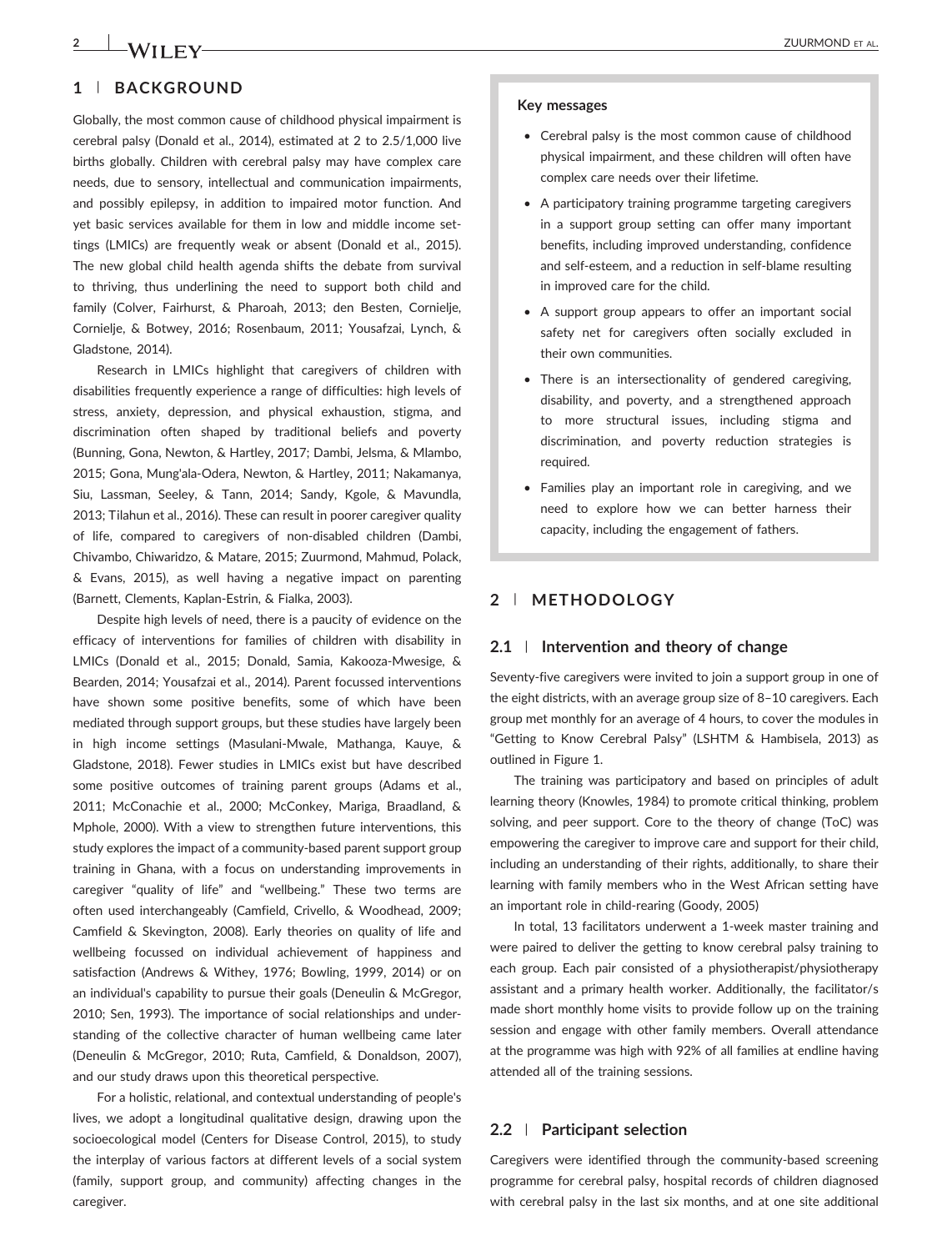

FIGURE 1 Outline of modules for parent support group training, available at [http://disabilitycentre.lshtm.ac.uk/getting](http://disabilitycentre.lshtm.ac.uk/getting-to-know-cerebral-palsy/)‐to‐know‐ [cerebral](http://disabilitycentre.lshtm.ac.uk/getting-to-know-cerebral-palsy/)‐palsy/ [Colour figure can be viewed at [wileyonlinelibrary.com](http://wileyonlinelibrary.com)]

screening was used to find sufficient local cases to run the group. Children had a confirmed diagnosis of cerebral palsy and were aged 18 months to 12 years, and caregivers had not attended any parent support group nor any regular physiotherapy with their child.

Four (out of eight) sites were then purposively selected for this qualitative study, ensuring a geographical spread, families of different socioeconomic status, and a mix of children according to gender, age (<6 and 6–12 years), and severity of cerebral palsy. Eleven families were selected in the first round, and following the death of three children, a further five families in the second round, and two more at endline. Interviews were conducted with 18 primary caregivers; seven were interviewed 3 times, five interviewed twice, and six interviewed once. Additionally, short opportunistic interviews were conducted with a secondary caregiver, at the time of the household interviews, in order to capture another perspective on caregiving within the family.

#### **2.3** | **Research design**

This study was part of a larger pre‐ and postintervention study. The qualitative longitudinal research was undertaken with between April 2015 and June 2016 (see Figure 1), in which we used repeat waves of data collection to facilitate an exploration of the household context and how lives are shaped by the economic, cultural, and social norms (Dornan & Woodhead, 2015) in order to have a richer understanding of how the training programme worked in practice. The research questions addressed in this paper are to explore (a) in what ways the intervention impacted upon the caregiver wellbeing and (b) the change process that caregivers engaged in, in order to inform future strengthening of the intervention.

#### **2.4** | **Methods**

Up to three in‐depth interviews were conducted with caregivers as outlined in Figure 2. The aim of having interviews midway was to capture the caregiver journey through the programme. All interviews followed a similar structure, exploring understanding of the condition, the health and wellbeing of the child and caregiver, and networks of support including access to services. The midline and endline interviews additionally focussed on exploring their experience of the parent group and home visits and how their experiences of the intervention may have changed over time.

Interviews were conducted by a lead interviewer (White‐British female MZ) and a local researcher (female Ghanaian GN), in four local languages with translation into English or into Twi. Interviews were conducted in the home setting; a "ladder of life" tool was used to explore caregivers' perceived quality of life, "0" being the first rung of the ladder and the worst possible life and "9" being the best top of the ladder and the best possible life (Crivello, Camfield, & Woodhead, 2009; den Besten et al., 2016). Photoelicitation, using photos taken of group activities, helped to reestablish rapport with the caregivers and stimulate more concrete discussions about the role of the parent support meetings and can be particularly useful in low‐ literate groups (Banks, 1995; Morrow, 2001). In advance of follow‐ up interviews, a short progress update was gathered about each child from the local facilitator, as well as group monitoring data, to tailor questions and probes to the family; for example, if the child was still malnourished, there was more probing about their experience with feeding and nutrition.

Ethics approval was obtained from the Noguchi Memorial Institute for Medical Research, University of Ghana and from the London School of Hygiene and Tropical Medicine. Informed written consent was obtained from all participating caregivers, with a signature or thumbprint. All children identified with malnutrition were referred for follow-up, and the CBM child protection policy was adhered to.

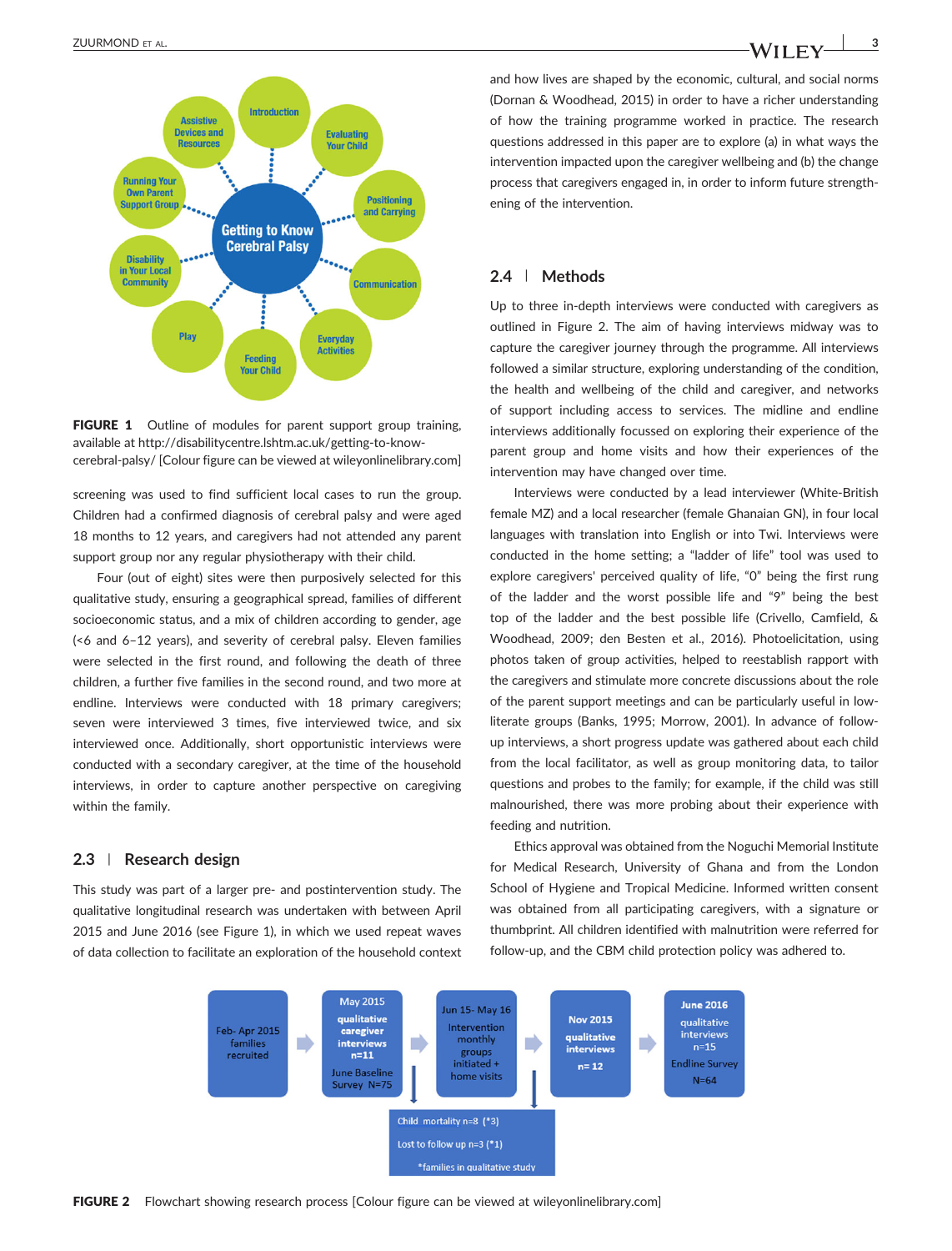## **2.5** | **Analysis**

All interviews were translated into English and transcribed. An interpretive approach underpinned the data analysis (Creswell, 2013), with emphasis on the caregiver's perspective. Two key stages of the analysis were conducted: a thematic analysis across all the interviews at each of the three phases of interviewing, using a priori themes from the ToC, and then an iterative process of developing more themes and subthemes as interviews were compared. A second stage analysis of the same data was a biographical case study analysis of each caregiver, offering a more holistic overview of their journey over the 6‐ to 14‐month period, in line with guidance for longitudinal analysis (Creswell, 2013; J. Green & Thorogood, 2009). One researcher led the process (MZ), with ongoing discussion with the Ghana‐based researcher (GN). Data were managed using NVIVO 12 software.

#### **3** | **FINDINGS**

Key themes and subthemes were understanding of the condition with subthemes of diagnosis, traditional beliefs, acceptance, and hope; caring practices with confidence and behaviour change as subthemes; stigma with subthemes of exclusion/inclusion in different settings; mental health and peer support; and the cross-cutting theme of poverty.

#### **3.1** | **Our case study families**

Fourteen caregivers were mothers, three grandmothers, and one a male cousin. Grandmothers were looking after the child because either the mother had died or had moved away. Most caregivers were traders or ran small businesses; the overall level of education was low, with only three caregivers having attended high school or tertiary education; and eight never having attended school. A socioeconomic index indicated that most families were economically very poor (See Table 1).

#### **3.2** | **Understanding of the condition**

At baseline, a major theme was very low levels of understanding the condition: Almost no child had been given a medical diagnosis, despite repeated hospital visits. Families had commonly spent considerable time and resources "seeking a cure" for their child:

> *I first took her to the hospital; the doctor said she was lazy because of her weight. We were then referred to the physiotherapy unit and we were given some days to attend. ……. I got sick of going to the hospital every day. (Code 3339 Grandmother, granddaughter of 2 years)*

The absence of any medical diagnosis, combined with beliefs about disability being associated with witchcraft and family misfortune, meant that it was common to visit a range of traditional healers in seeking a cure, which included the use of various potent traditional medicines and sacrifices. Traditional beliefs were powerful and pervasive; a child with a disability was often not considered human. For example, in the south, the child could be described as "Asram"—a snake child or a river child. In the Frafra culture in the north, many

children with a disability were described as "spirit children": "Her body is dead. She is not a human being" (Code 3339).

The programme improved the understanding about their child's condition, including the "humanisation" of their child which came with this knowledge, and a new vocabulary to describe their child's condition which avoided a reliance on stigmatising terms:

> *Oh, it has helped us. Some felt the children are "water children" (nsuo ba) but we got to know that it is caused by a brain injury (adwen mu yare‐brain sickness) or when there is prolonged delivery (Code 1104 Mother with daughter of 18 months).*

With improved understanding came a shift in attitudes which included greater acceptance of the child and hope. Overall, when explaining why their lives had improved, the caregivers commented on the positive impact of seeing changes in their child's development, even small changes, as it gave them hope. As well as hope felt from seeing their own child's development, there were "collective" benefits from seeing other children improve. Groups often needed time to become established, so these positive reflections emerged more towards the end of the year intervention.

> *Being in a group has helped me a lot because sometimes you see children with the same problem and it gives you hope … and I've see so many changes [in the group]. (Code 5560 to add Mother, son of 2 years).*

#### **3.3** | **Caring practice**

Alongside the emotional and social strain of not having a medical diagnosis, the physicality of caregiving, associated with physical exhaustion was a recurrent theme at the baseline. Even when a caregiver lived within an extended family, they often received little support, so constant carrying and "backing" the child (carrying the child on their back) occurred, even when the mother was working. This became increasingly difficult for older and heavier children. Caregivers described frustration at not being able to put their child down as she would be crying. Some described how they were up in the night as their child did not sleep well. One mother wept as she explained the physical exhaustion of everyday caring for her 4‐year‐old son who had severe cerebral palsy: "My difficulty is my child he can't do anything for himself. I must do everything for him" (Code 55580).

By end line every caregiver reflected on both positive changes in their child and in their caregiving practice; changes in positioning of the child, in feeding practices, and understanding how to communicate with their child were popular changes described. In addition, several caregivers mentioned increased patience and less maltreatment of the child. This was noted as the most significant change observed by facilitators in their monthly monitoring of the groups.

> *When he used to eat, while crying, I used to beat him and when he was eating and turning here and there I didn't know how to take my time and feed him I just kept on feeding him. But when we went for the meeting they*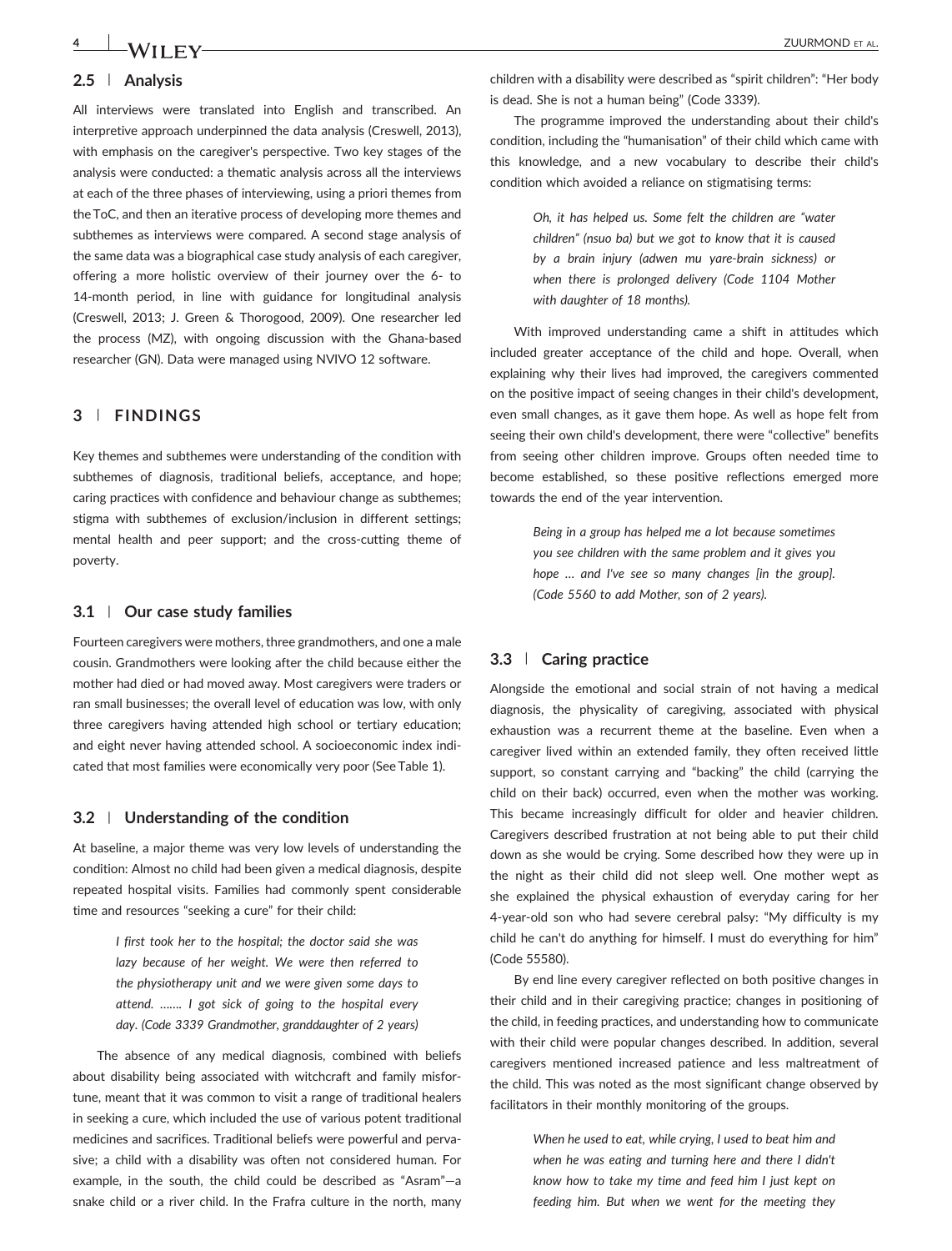*said whenever the child turns itself or is refusing to eat, we shouldn't do anything. (Code 3344 Mother, with 4‐year old son).*

Increased confidence associated with improved understanding of how to care for their child, interlinked with less self‐blame for their child's disability, feeling valued in the group, and realising they had something to offer other mothers, appeared to link with improved self‐esteem.

#### **3.4** | **Stigma and social inclusion/exclusion**

At the baseline, interlinked with traditional beliefs was the stigma experienced by the child and caregiver in the home and in the community, including caregiver feelings of self‐stigma and shame. The effects were profound and were a major reason given for why fathers had left, family members were unwilling to care for the child, the child and caregiver faced exclusion in home and community life, and why the child may be neglected. All caregivers were initially tearful in describing their lives, exemplified by one mother, left by the husband, and who was told by a community member that it would be better if her daughter had died: "Anytime I remember I grow angry and even weep. My husband came to tell me that in his family, no one has ever given birth to a child like this, so what I've given him is a curse" (N02). Initially, some mothers were less open at talking about aspects of their experience of stigma and shame, while other family members, such as grandmothers, were more open.

Although family structures varied across sites, from extended families in one compound to smaller units in peri-urban settings, caregiver isolation and social exclusion and an almost complete absence of a social support network were recurring themes. Fathers

were almost completely absent from the household, whether because of separation or divorce, working away from home, and infrequent home visits (see Table 1). Asked whom she talked to when she had a problem, one mother replied:

> *I don't go anywhere I'm just in my room… I am not on good talking terms with my family members because of the problem [child's disability] and I am not close to the neighbours around, because of the child's condition too, so I do not draw near to them. (Code 5580 Mother, son of 4 years).*

A widowed mother described how, despite being surrounded by her late husband's family, she had no one to leave the child with while she worked. Her daughter could "be lying down crying while people walking pass her … no one will touch her. They behave as if she is not human" (Code 3339).

By end line, the strongest recurrent theme was social inclusion from membership of the group "we have love for one another in the group," and the value of "not the only one" and "not on their own," which linked with reduced self-blame for their child's disability. By the end of the year, the group was commonly described as "like a family." The group offered an important support network that had been absent. The group offered each other support beyond the focus on their children.

> *The group was good because there was unity among us… Hum! I am alone sitting; I have no one to share my problem with… I know that I can share with them what my worry is, and there is understanding so they can support me. (case 3342 Mother with daughter of 12 years).*

| Caregiver relationship<br>to child relation.<br>$M = mother$ , $GM = GM$ | Caregiver<br>occupation | Father living at home                               | Caregiver school level 0 = never<br>attended, $1 =$ primary, $2 =$ junior<br>high, $3 =$ senior high, $4 =$ tertiary | <b>SES</b> tertiles<br>$1 =$ poorest |
|--------------------------------------------------------------------------|-------------------------|-----------------------------------------------------|----------------------------------------------------------------------------------------------------------------------|--------------------------------------|
| M                                                                        | Trader                  | N                                                   | 1                                                                                                                    | 3                                    |
| M                                                                        | Trader                  | N-father moved out during<br>the year, visits daily | 3                                                                                                                    | 3                                    |
| <b>GM</b>                                                                | Manual work             | N                                                   | $\Omega$                                                                                                             | 2                                    |
| M                                                                        | Manual work             | Dead                                                | $\mathbf{O}$                                                                                                         | 1                                    |
| <b>GM</b>                                                                | Trader                  | $\mathsf{N}$                                        | 1                                                                                                                    | $\overline{2}$                       |
| M                                                                        | Health worker           | Y-father in prison at end line interview            | $\overline{4}$                                                                                                       | $\overline{2}$                       |
| M                                                                        | Hairdresser             | Y-works away from home regularly                    | $\overline{2}$                                                                                                       | 1                                    |
| M                                                                        | Apprentice hairdresser  | N-living separately in compound                     | $\mathbf{0}$                                                                                                         | $\overline{2}$                       |
| M                                                                        | <b>Seamstress</b>       | N                                                   | $\Omega$                                                                                                             | $\overline{2}$                       |
| M                                                                        | Health worker           | N-works away from home                              | $\overline{4}$                                                                                                       | 3                                    |
| <b>GM</b>                                                                | Trader (sells alcohol)  | N                                                   | 1                                                                                                                    | 3                                    |
| Cousin                                                                   | Farmer                  | $\mathsf{N}$                                        | $\mathbf{O}$                                                                                                         | $\overline{2}$                       |
| M                                                                        | Trader                  | N                                                   | $\overline{2}$                                                                                                       | $\overline{2}$                       |
| M                                                                        | Farming                 | $\mathsf{N}$                                        | $\mathbf{0}$                                                                                                         | $\mathbf{1}$                         |
| M                                                                        | Farmer                  | N                                                   | $\mathbf 0$                                                                                                          | $\mathbf{1}$                         |
| M                                                                        | Farmer                  | Y-polygamous, absent for last 7 months              | $\mathbf{0}$                                                                                                         | $\mathbf{1}$                         |
| M                                                                        | <b>Seamstress</b>       | Y-works away from home regularly                    | 1                                                                                                                    | $\overline{2}$                       |
| M                                                                        | Apprentice seamstress   | $\mathsf{N}$                                        | 1                                                                                                                    | 1                                    |

#### TABLE 1 Details of case study families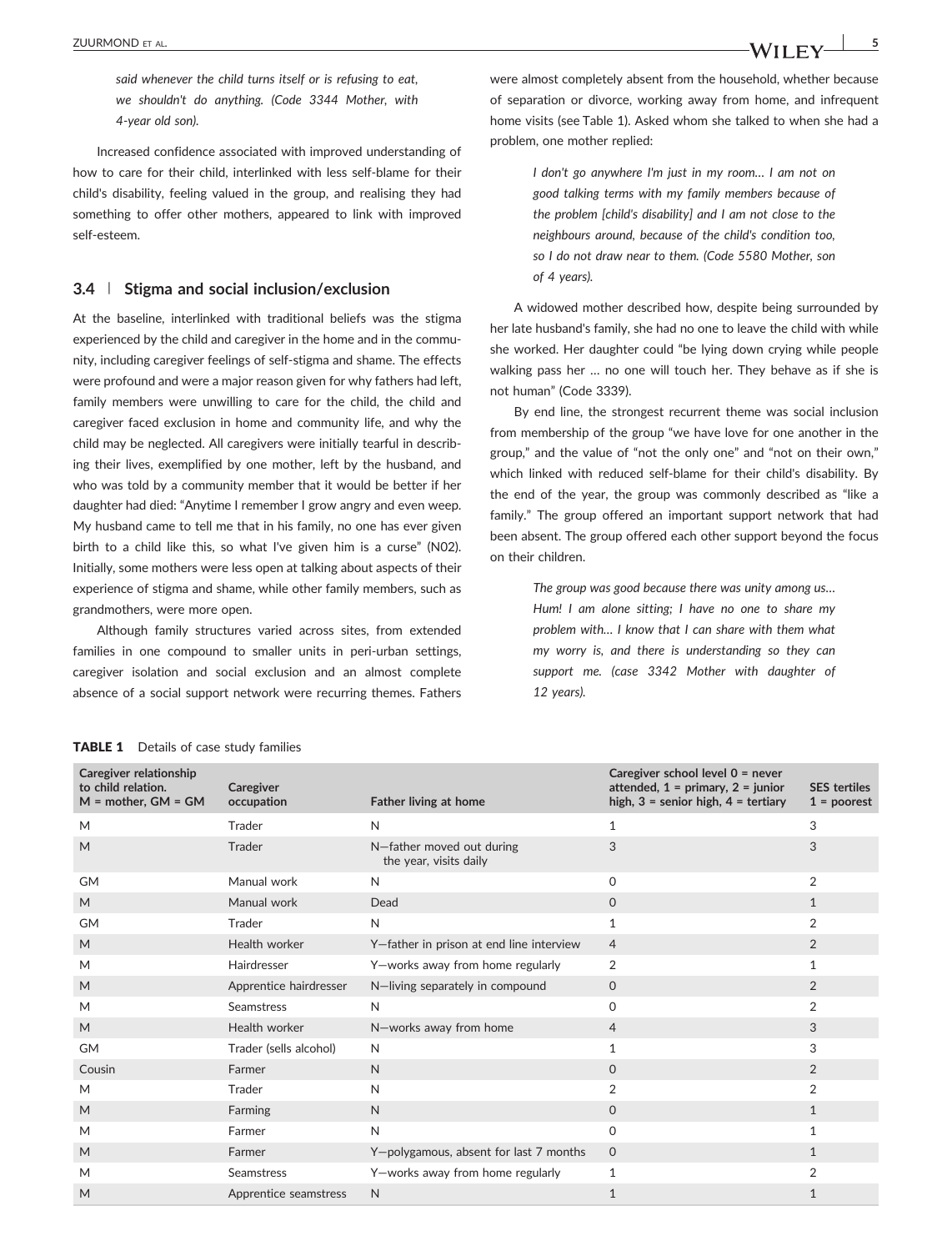There was more limited progress in changes within the wider household dynamics. According to the ToC, the caregiver was expected to be the main agent of change within the family. There were examples of this, particularly within maternal families:

> *Before, I could not go to any place and leave the child behind. Anytime I went out, it was difficult for my mother to feed him. He used to vomit everything you feed him, but after the training, I also educated my mother and anywhere I go I come back to see him fed well. (9916 Single mum living with her own mother, son of 2 yrs).*

However, it was still common for caregivers to describe limited sharing of knowledge and of the training resources with other family members, and for secondary caregivers to not be aware of the training content. Most notably, carers often did not share when living with the husband's family when family relationships related to the child remained difficult. For example, one mother with a 3‐year‐old son with severe cerebral palsy, after the intervention had stopped beating her son through frustration, his feeding and nutrition had improved and he no longer cried through the night. She also positioned him correctly rather than just laying him on the floor. She said that learning how to communicate with him "has touched my heart." However, the family situation continued to deteriorate over the year: Her husband moved out while the mother‐in‐law looked for a second wife. His increasing lack of support meant that the mother struggled to pay for the child's health care, such as a hearing test. She did not feel able to share any learning within her husband's family.

The facilitator home visit was intended as one approach to engage with family members, and while all caregivers said they valued the fact that someone was prepared to visit them at their home, they commonly perceived it as "checking" that training was put into practice. The counselling element and engagement with other family members varied, but in general was limited, and monthly visits were sometimes prevented by a lack of transport and poor weather.

#### **3.5** | **Caregiver mental health**

While at baseline the strong theme was of poor caregiver mental health, there did seem to be some improvements by the end of the intervention. Improved knowledge, understanding they were not alone, with a reduction in self‐blame and feeling valued in the group, were factors which contributed to caregivers feeling emotionally better. Something as simple as a home visit could engender a sense of self‐worth for a caregiver:

> *[Before the training] No one was coming to us. It has always been the two of us here alone, my mum and I and we were always crying. Now, from the meetings, we have all learnt a lot and this happens no more. (Case:9916, Mother of son, 3 years old).*

Other valued aspects of peer support from the group included peer learning, friendship, and a safe space to share experiences and offer psychosocial support, including encouragement.

> *Sharing of experiences is what I have enjoyed the most. Because when you have a problem you think your*

*problem is greater than everyone else. We share ideas, sometimes there are things that they do with their children that we can do ourselves. (Code 5560).*

The importance of the group also included the relationship with the facilitators, whose home visits were valued, and who commonly played a brokering role to help them access services, such as renewing their child's health card or navigating the disability benefits system, for example, by accompanying them to the relevant offices. In some cases, this appeared to generate some dependency on the facilitator.

#### **3.6** | **Poverty**

Poverty shaped the wellbeing of the majority of our caregivers and their ability to implement change from the training programme. The absence of fathers further contributed to a lack of resources, with no family accessing any social protection programmes at the outset of the training. Poor access to a livelihood was exacerbated if children were not in school, and/or the absence of family support, as described by one mother who carried her 5 year old daughter: "I put her on my back whilst I plant, when am tired I place her close to me so she can see me and not cry. What I could have done… When people need water for construction work, [I] carry her and get them the water." (Code 3339).

> *"Because of him [her son] I can't even work, and his father has rejected us. My family members too are not taking care of me. And I have so many problems in the world and it is very hard and difficult." (Code 5580).*

By end line, as a result of improved understanding about their rights, caregivers had accessed or were in the process of accessing the national disability fund (District Assembly Common Fund). As their child improved, and with access to assistive devices, some time was freed up for work or household chores, such as a simple sitting chair that permitted a caregiver to leave a child comfortably while they worked at home, or they took with them to the marketplace. There was more confidence in being able to leave a child with a family member, but these gains were sometimes small, and the need for improved access to livelihoods remained a key caregiver request for improving the quality of their lives. However, poverty also impacted on the ability to implement some of the training, such as caregivers acquiring knowledge about nutritious food and how to feed their child. Some struggled to provide any food at all for the family, including the child with a disability.

Overall, the data showed that the training and support groups were valued, with a positive impact on caregiver wellbeing. At the same time, it illustrated how complex life was for caregivers, with reduced earnings due to caring responsibilities, community stigma reducing access to community support, and all coalescing and exacerbating each other.

### **4** | **DISCUSSION**

In this paper, we explain why the overall caregiver quality of life improved as a result of engaging in the parent support training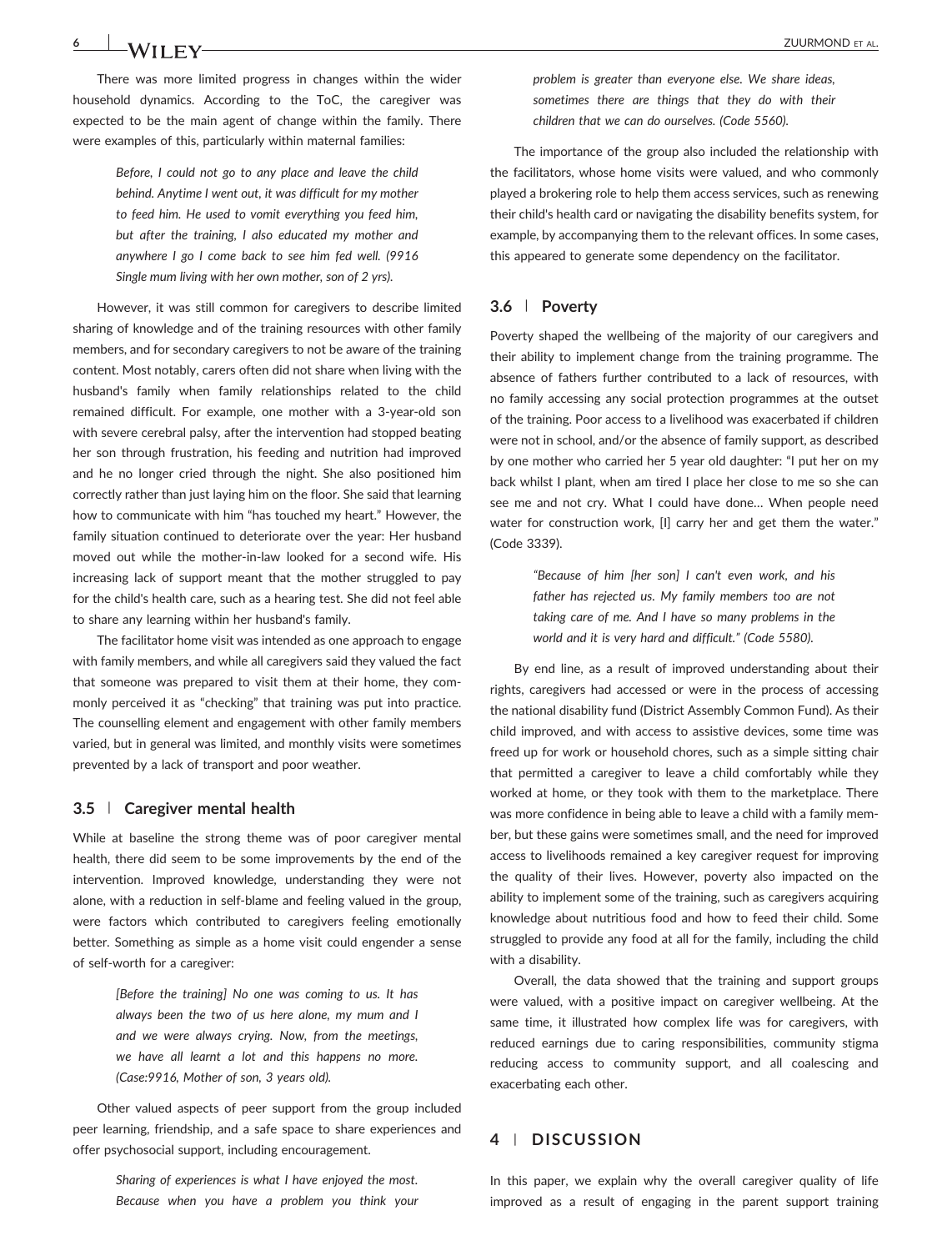programme (Zuurmond et al., 2018). Changes were mainly at the level of the individual, most notably improvements in caregiver understanding about her child's condition, reduced feelings of shame and self‐ stigma, and a shift in attitude towards their child, all of which was reflected in positive changes in care and support. The importance of building hope was an important component, promoting resilience in the face of long‐term stress, where resilience is defined as a the ability to harness resources to sustain wellbeing (Southwick, Bonanno, Masten, Panter‐Brick, & Yehuda, 2014). The process of parental adaptation and acceptance to having a child with a disability, important for parental wellbeing, has been documented in high income contexts (Barnett et al., 2003) and ties in with the apparent process of acceptance captured in this study, supported by meeting other caregivers.

We have also demonstrated the pervasive influence of societal stigma that shaped the outcomes in this Ghanaian context. The links between stigma and disability have been well evidenced (Van Brakel, 2006), and stigma has been has been shown to have complex and devastating effects on the health and welfare of individuals and families of children with disabilities, increasing stress and isolation (Bunning et al., 2017; S. E. Green, 2003; Nayar, Stangl, De Zalduondo, & Brady, 2014), and families of children with disabilities can play both a critical role in both perpetuating and reducing stigma (McConkey, Kahonde, & McKenzie, 2016). Stigma is a complex social construct (Goffman, 2009), and one useful type of categorisation of stigma is of "felt" or "self"‐stigma, which is about feelings of shame or fear of rejection, and enacted stigma describing overt rejection and discrimination (Gray, 2002). Our study suggests important changes in caregiver self-stigma with positive changes in attitudes towards their child, which is notable given recent research in Ghana and Ethiopia with mothers of children with cerebral palsy and developmental disorders which documented high levels of caregiver self‐stigma and shame for their child's condition (Nyante, Carpenter, & Igo, 2017; Tilahun et al., 2016). Yet there was more limited change outside of the dyad, with persistent discrimination. This highlights the need for a strengthened approach to addressing stigma and discrimination in any future design, an improved understanding of the environment in which the children and their caregivers interact, and the role of structural issues (Kippax, Stephenson, Parker, & Aggleton, 2013). A recent study with children who were visually impaired made a similar argument for understanding the nested environment of the child and caregiver in order to strengthen programmes (Gladstone et al., 2017).

In terms of understanding pathways of change, this study illustrated that group membership appeared to offer a valuable social support network, in the face of caregiver social exclusion. The importance of such support networks for the care of children with disabilities is recognised (WHO 2011), yet few studies have sought to evaluate different types of support networks and how and why they work to improve caregiver and child outcomes, especially in LMICs. Self‐help groups for people with mental health conditions are increasingly used in low resource settings with evidence of their positive impact on both the person with the mental health condition and their caregiver (Cohen et al., 2012). Women's self‐help groups have resulted in improved maternal and child health outcomes because of the participatory approach to knowledge development, a more critical consciousness of the issues, community involvement, and acceptability of the approach (Morrison et al., 2010; Tripathy et al., 2010). Membership of a group can have positive and protective functions (Durkheim, 1952), and "collective agency" can support individual agency (Kippax et al., 2013). Establishing a local parent support group, in which the members have increased responsibility for sustaining the network, may possibly offer a more sustainable mechanism to address some of the ongoing support needs.

Finally, we illustrate the intersectionality of poverty, gendered caregiving and disability, and how this shapes the caregivers' wellbeing and may constrain their ability to implement changes within their family and household as a result of the training. This study contributes to the call for a more nuanced understanding of the relationship between poverty and disability (Groce, Kett, Lang, & Trani, 2011). In addition to the struggle to combine livelihoods and caregiving, our study illustrates how the impact of caring for a child with a disability has other significant consequences, such as the departure of a husband, or being socially excluded, which compounds poverty. These effects, though profound, are not easily captured within standardised socioeconomic measures.

These effects can coalesce to damage the social credibility of the caregivers that undermines their efficacy as agents of onward change within the community. So, this context arguably dilutes the time, capacity, and influence that these caregivers may have in persuading others to adjust their own attitudes and caregiving practices.

These issues point to a shortcoming in the intervention design, that of the focus was on the "empowered" caregiver/s as the main agent of change. In practice, this was problematic given the intersectionality of factors that affected their lives: poverty, stigma and discrimination, and gender, all of which serve to deplete many caregivers' resources, as well as challenging their credibility to influence. The overall low levels of caregiver education may be another factor. It points to any future intervention needing to explore additional ways to engage with family and community, with improved harnessing of external agents of change, community and faith‐based leaders, DPOs, and community health workers, such as the community‐based health planning and services in Ghana (Nyonator, Awoonor‐Williams, Phillips, Jones, & Miller, 2005). It may also be why external facilitators need to play an important brokering role at the start of such a programme, with a shift to greater parental leadership and building collective action, ensuring that facilitators have the skills in participatory approaches to facilitate this.

There are several limitations to this study. There was no follow‐up after the intervention had finished, which would have added considerable value in understanding how sustainable these effects were. Collective action by the groups, including public engagement activities, occurred after the data collection phase, and it would have been of value to capture and understand that contribution, in any future study. The intervention is highly dependent on the quality of the facilitators and their ability to establish rapport with the caregivers. Future evaluations of similar interventions would benefit from including more observations of the group activities and home visit, including focusing on the relationships between facilitators and caregivers. Two thirds of our sample were 4 years old or below, and future research should explore the views of older children on the quality of their lives as a result of engagement in the programme.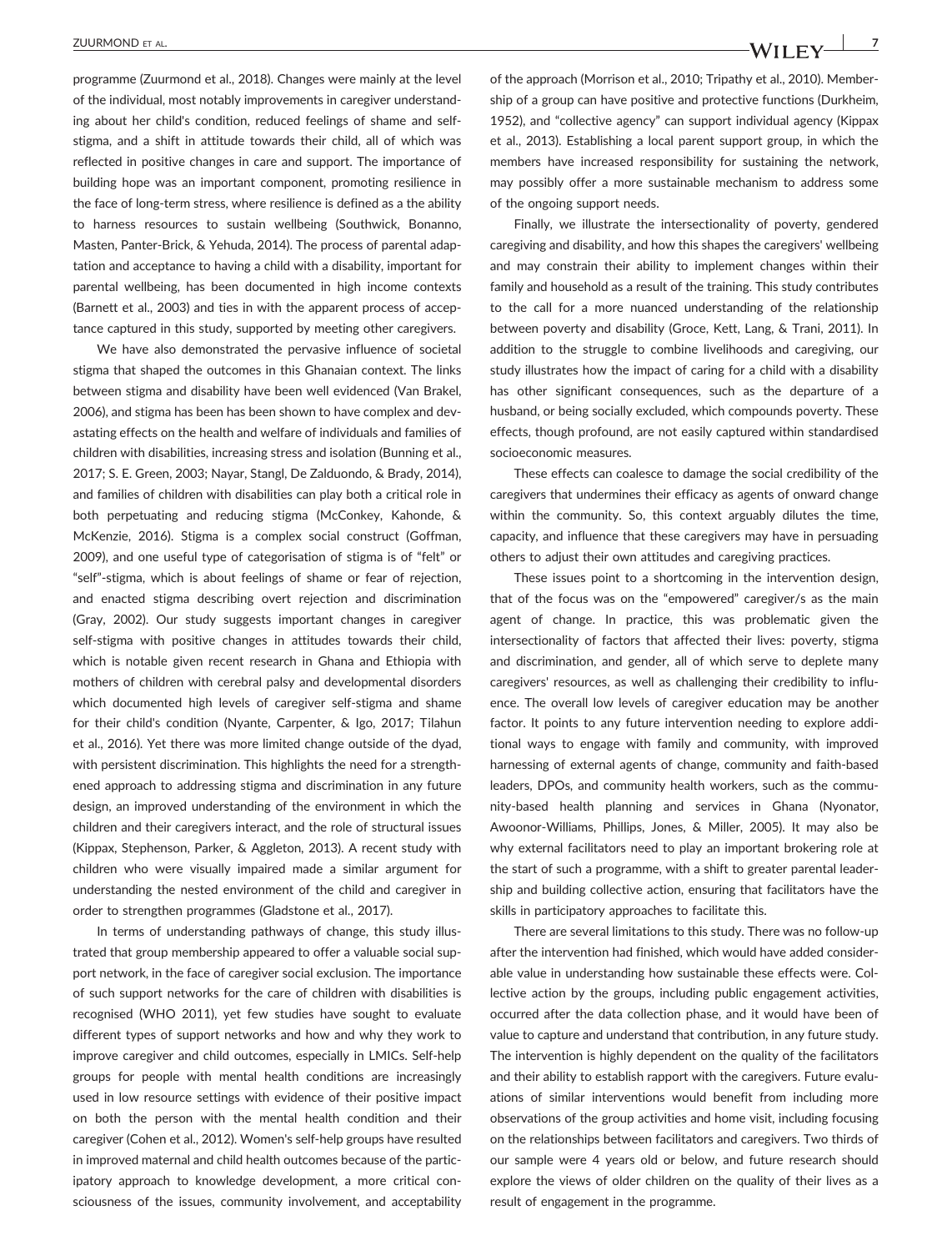## **5** | **CONCLUSION**

This study highlights several important benefits from a relatively simple intervention where caregivers join a local support group and engage with a participatory training programme, including positive changes in caregiver practices and peer‐based social support. Our study has shown that this model has considerable potential and could feasibly be implemented with other families affected by other disabilities. However, we propose ways that the model could be further strengthened. The use of caregivers as facilitators or co-facilitators in the training may go some way to strengthening their role as agents of change. Such an approach is currently underway in Uganda for children with neurodevelopmental conditions (Martin et al., 2017) and in Brazil with children with Zika (Kuper, Smythe, & Duttine, 2018). The intervention is currently narrowly focussed on the relationship between the dyad of caregiver and child. To pursue a more transformative agenda, then the model needs to more effectively engage those around the caregiving dyad, including the broader family, husbands' relatives, and the community. This is vital to address stigma, discrimination, and ameliorate the effect of disability on household poverty. An extended intervention could also be adapted for the wider community: local personnel and leaders, such as teachers, primary health-care workers, and faith leaders, recognising the need to reduce the dependency on the caregiver as the agent of change and underlining of the importance of applying a gendered lens so there is not an additional burden to already overstretched female caregivers.

#### **CONFLICT OF INTERESTS**

The authors declare no conflict of interest.

#### **ACKNOWLEDGEMENTS**

We would like to thank additional members of our Ghana and international advisory board members including Dr. Norgrove Penny, Dr. Eben Badoe, Dr. Mel Adams, Dr. David O'Banion, Sandra Carsamer, Dr. Melissa Gladstone, Dr. Cally Tann, and Maxwell Akandem. Most importantly, we would like to thank all the participating families, especially the caregivers and children who participated in the programme and gave their valuable time for the researchers.

#### **ORCID**

*Maria Zuurmond* <http://orcid.org/0000-0002-0347-0126>

#### **REFERENCES**

- Adams, M., Khan, N., Begum, S., Wirz, S., Hesketh, T., & Pring, T. (2011). Feeding difficulties in children with cerebral palsy: Low cost caregiver training in Dhaka, Bangladesh. *Child: Care, Health and Development*, *38*(6), 878–888.
- Andrews, F. M., & Withey, S. B. (1976). *Social indicators of well‐being: Americans' perception of quality of life*. The Management Group.
- Banks, M. (1995). *Visual research methods*: Department of Sociology, University of Surrey.
- Barnett, D., Clements, M., Kaplan‐Estrin, M., & Fialka, J. (2003). Building new dreams: Supporting parents' adaptation to their child with special needs. *Infants & Young Children*, *16*(3), 184–200.
- Bowling, A. (1999). Health‐related quality of life: A discussion of the concept, its use and measurement background: The 'quality of life' By

A. Bowling at [http://info.worldbank.org/etools/docs/library/48475/](http://info.worldbank.org/etools/docs/library/48475/m2s5bowling.pdf) [m2s5bowling.pdf.](http://info.worldbank.org/etools/docs/library/48475/m2s5bowling.pdf) Paper presented at the Adapting to Change Core Course, September 1999, accessed 2/01/2018.

- Bowling, A. (2014). Quality of life: Measures and meanings in social care research.
- Bunning, K., Gona, J. K., Newton, C. R., & Hartley, S. (2017). The perception of disability by community groups: Stories of local understanding, beliefs and challenges in a rural part of Kenya. *PLoS One*, *12*(8), e0182214.
- Camfield, L., Crivello, G., & Woodhead, M. (2009). Wellbeing research in developing countries: Reviewing the role of qualitative methods. *Social Indicators Research*, *90*(1), 5–31.
- Camfield, L., & Skevington, S. M. (2008). On subjective well‐being and quality of life. *Journal of Health Psychology*, *13*(6), 764–775.
- Centers for Disease Control. (2015). The social‐ecological model: A framework for prevention at [https://www.cdc.gov/violenceprevention/](https://www.cdc.gov/violenceprevention/overview/social-ecologicalmodel.html) overview/social‐[ecologicalmodel.html](https://www.cdc.gov/violenceprevention/overview/social-ecologicalmodel.html).
- Cohen, A., Raja, S., Underhill, C., Yaro, B. P., Dokurugu, A. Y., De Silva, M., & Patel, V. (2012). Sitting with others: mental health self-help groups in northern Ghana. *International Journal of Mental Health Systems*, *6*(1), 1.
- Colver, A., Fairhurst, C., & Pharoah, P. O. D. (2013). Cerebral palsy Published online November 20, 2013 [https://doi.org/10.1016/S0140](https://doi.org/10.1016/S0140-6736)‐ [6736.](https://doi.org/10.1016/S0140-6736) *The Lancet*, (13), 61835–61838.
- Creswell, J. W. (2013). *Research design: Qualitative, quantitative, and mixed methods approaches*Sage publications.
- Crivello, G., Camfield, L., & Woodhead, M. (2009). How can children tell us about their wellbeing? Exploring the potential of participatory research approaches within young lives. *Social Indicators Research*, *90*(1), 51–72.
- Dambi, J., Chivambo, G., Chiwaridzo, M., & Matare, T. (2015). Healthrelated quality of life of caregivers of children with cerebral palsy and minor health problems in Zimbabwe: a descriptive, comparative cross‐sectional study. *Int J Sci Res Publ*, *5*.
- Dambi, J., Jelsma, J., & Mlambo, T. (2015). Caring for a child with cerebral palsy: The experience of Zimbabwean mothers. *African Journal of Disability*, *4*(1).
- den Besten, J., Cornielje, M. T., Cornielje, H., & Botwey, D. N. (2016). Supporting parents in caring for children with disability in Ghana. *Disability, CBR & Inclusive Development*, *27*(3), 87–101.
- Deneulin, S., & McGregor, J. A. (2010). The capability approach and the politics of a social conception of wellbeing. *European Journal of Social Theory*, *13*(4), 501–519.
- Donald, K. A., Kakooza, A. M., Wammanda, R. D., Mallewa, M., Samia, P., Babakir, H., … Shevell, M. (2014). Pediatric cerebral palsy in Africa where are we? *Journal of Child Neurology*. (Online First Version), [http://jcn.sagepub.com/content/early/2014/2010/2001/](http://jcn.sagepub.com/content/early/2014/2010/2001/0883073814549245) [0883073814549245](http://jcn.sagepub.com/content/early/2014/2010/2001/0883073814549245)
- Donald, K. A., Kakooza, A. M., Wammanda, R. D., Mallewa, M., Samia, P., Babakir, H., … Shevell, M. (2015). Pediatric cerebral palsy in Africa where are we? *Journal of Child Neurology*, *30*(8), 963–971.
- Donald, K. A., Samia, P., Kakooza‐Mwesige, A., & Bearden, D. (2014). Pediatric cerebral palsy in Africa: A systematic review. *Seminars in Pediatric Neurology*, *21*(1), 30–35.
- Dornan, P., & Woodhead, M. (2015). How inequalities develop through childhood: Life course evidence from the young lives cohort study. Innocenti Discussion Papers.
- Durkheim, E. (1952). *Suicide: A study in sociology*. London & New York: Routledge & K. Paul.
- Gladstone, M., McLinden, M., Douglas, G., Jolley, E., Schmidt, E., Chimoyo, J., … Lynch, P. (2017). 'Maybe I will give some help…. maybe not to help the eyes but different help': An analysis of care and support of children with visual impairment in community settings in Malawi. *Child: Care, Health and Development*, *43*(4), 608–620.
- Goffman, E. (2009). *Stigma: Notes on the management of spoiled identity*. Simon and Schuster.